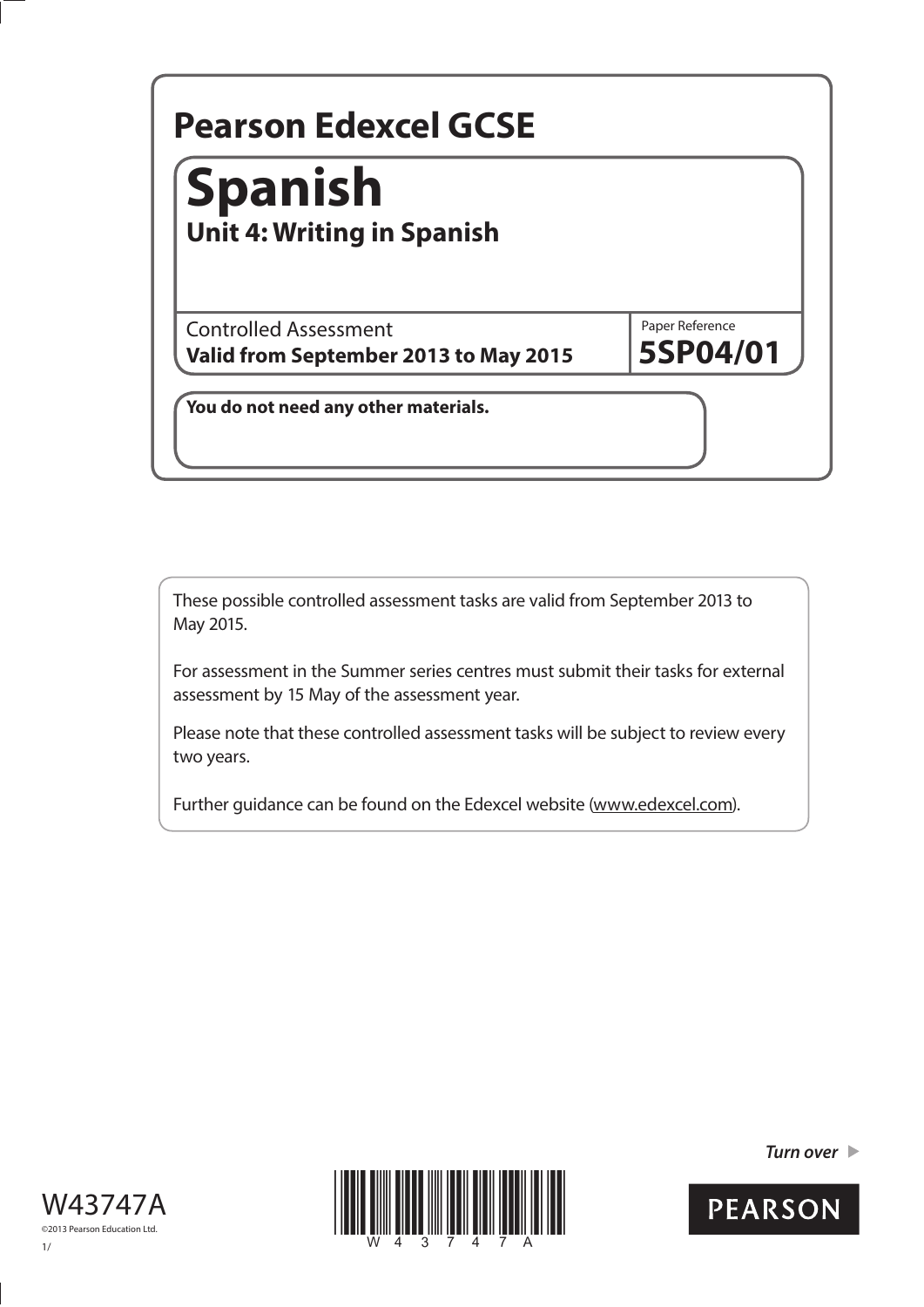## **Controlled assessments for writing**

The following are samples of controlled assessment materials that you may use with your students. You are able to use these as they appear or you can adapt them to accommodate the specific needs of your students.

Stimuli are provided for each of the four themes identified in the specification:

- Media and culture
- Sport and leisure
- Travel and tourism
- Business, work and employment.

Students can focus on **one** of the above themes for both writing (and speaking) controlled assessments or, if preferred, work across more than one theme.

If your centre wishes to undertake work on a centre-devised theme, you will need to create your own stimuli for the controlled assessment writing tasks. Such stimuli do not have to be approved in advance but if you require reassurance on the suitability of a particular approach, topic or theme, you can consult an experienced examiner through the Edexcel *Ask the Expert* service.

Students must undertake two separate writing tasks, **one task** in each of the **two required controlled assessment sessions**. Each session should last up to one hour and the task must be completed in this time. The assessment must take place in controlled conditions and students must have access to notes and a dictionary as discussed in the specification. It is anticipated that students will produce at least 100 words in each of the two assessment sessions. Students aiming for grade C or above will need to demonstrate extended writing skills and are expected to produce over 200 words for each task.

It may be more appropriate for some students to complete two shorter tasks rather than a longer one in a single assessment session. Consequently, centres can submit more than two pieces of writing from these students as long as the work has all been produced in two separate assessment sessions (maximum of four pieces of writing).

Students may undertake more than two controlled writing assessments but only the work from two sessions must be submitted to Edexcel for marking.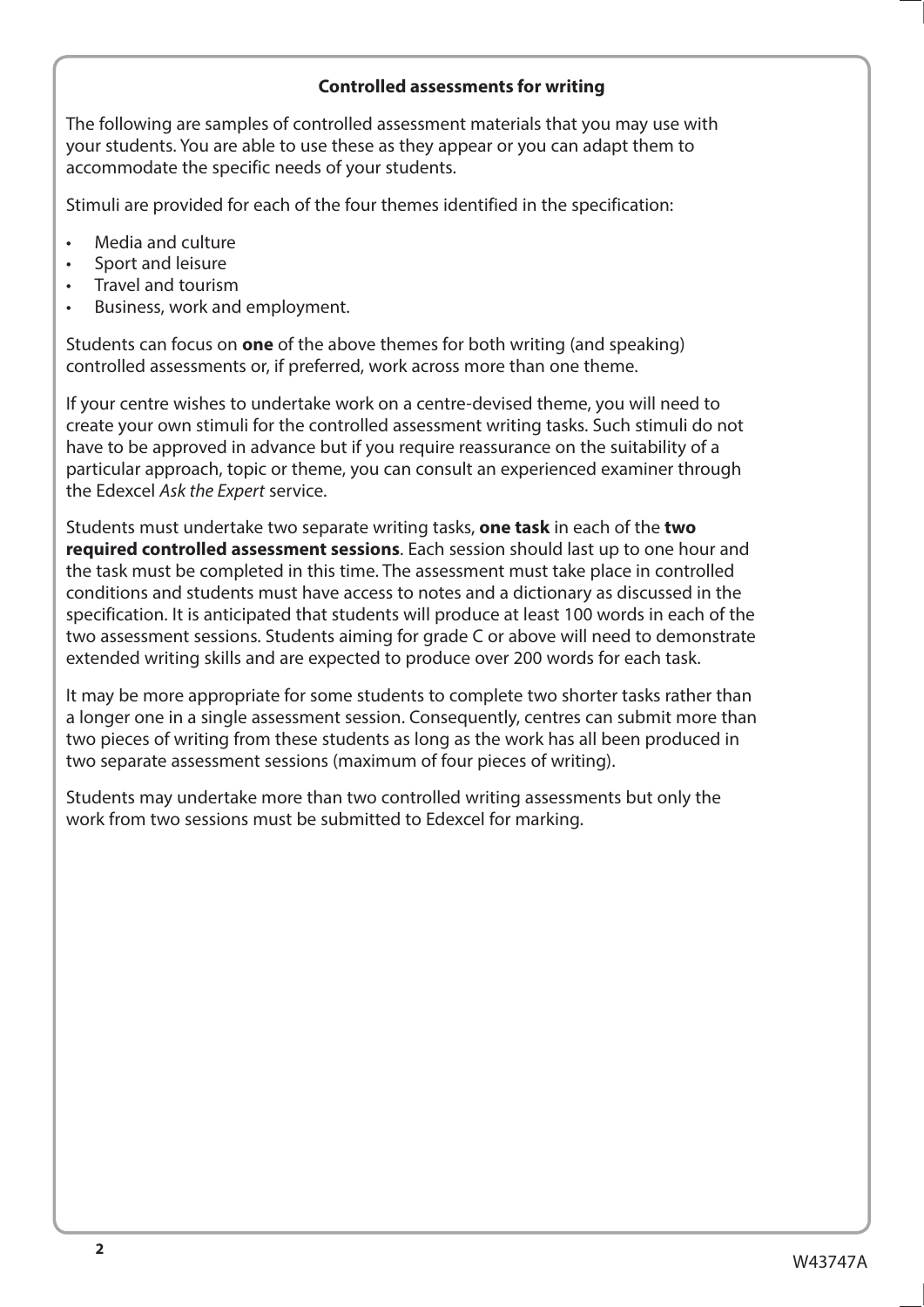## **Adaptation of tasks**

As stated in the specification, teachers may use or adapt these tasks and are free to create their own. Centre-devised tasks may result from students' ideas and suggestions or could be linked to other areas of the curriculum.

Teachers may amend and edit the Edexcel tasks in a number of ways:

- to introduce a different context that is more appropriate to the needs and/or interests of particular students. (*An account of a concert* could be changed to *an account of a film*.)
- to alter the type of 'support' for individual students. Some students are reliant on bullet points that clearly spell out task requirements and provide some structure whereas others (possibly more confident or creative) prefer more open-ended tasks. To accommodate these different types of learner, teachers could, for example, remove or add bullets and alter the wording of the task rubrics (e.g. change '*must refer to*' to '*may refer to*' or vice versa).
- to change the nature of the task. Teachers may rewrite a task so that it takes on a different nature. For example, it may be more appropriate for certain students to produce a poster or complete a form rather than write an article or letter. Similarly, teachers may introduce a guide on the length of the task (e.g. number of words) either to ensure that the task is feasible or, for more able students, to promote extended writing. Teachers may also wish to change the content of the bullets so that a learner is able to focus on providing simple information rather than description and opinion. With revised simpler content and fewer and/or different bullets to cover, the nature and size of the task brief can change radically. This allows for some students who encounter difficulties when writing in the target language to undertake two separate shorter tasks rather than one in a controlled assessment session.

Clearly, the facility to modify task stimuli enables teachers to target activities to the level and needs of individual students. However, as all changes to tasks can impact significantly on their overall level of demand, it is imperative that teachers do not constrain or compromise the performance of their students through an inappropriate task stimulus.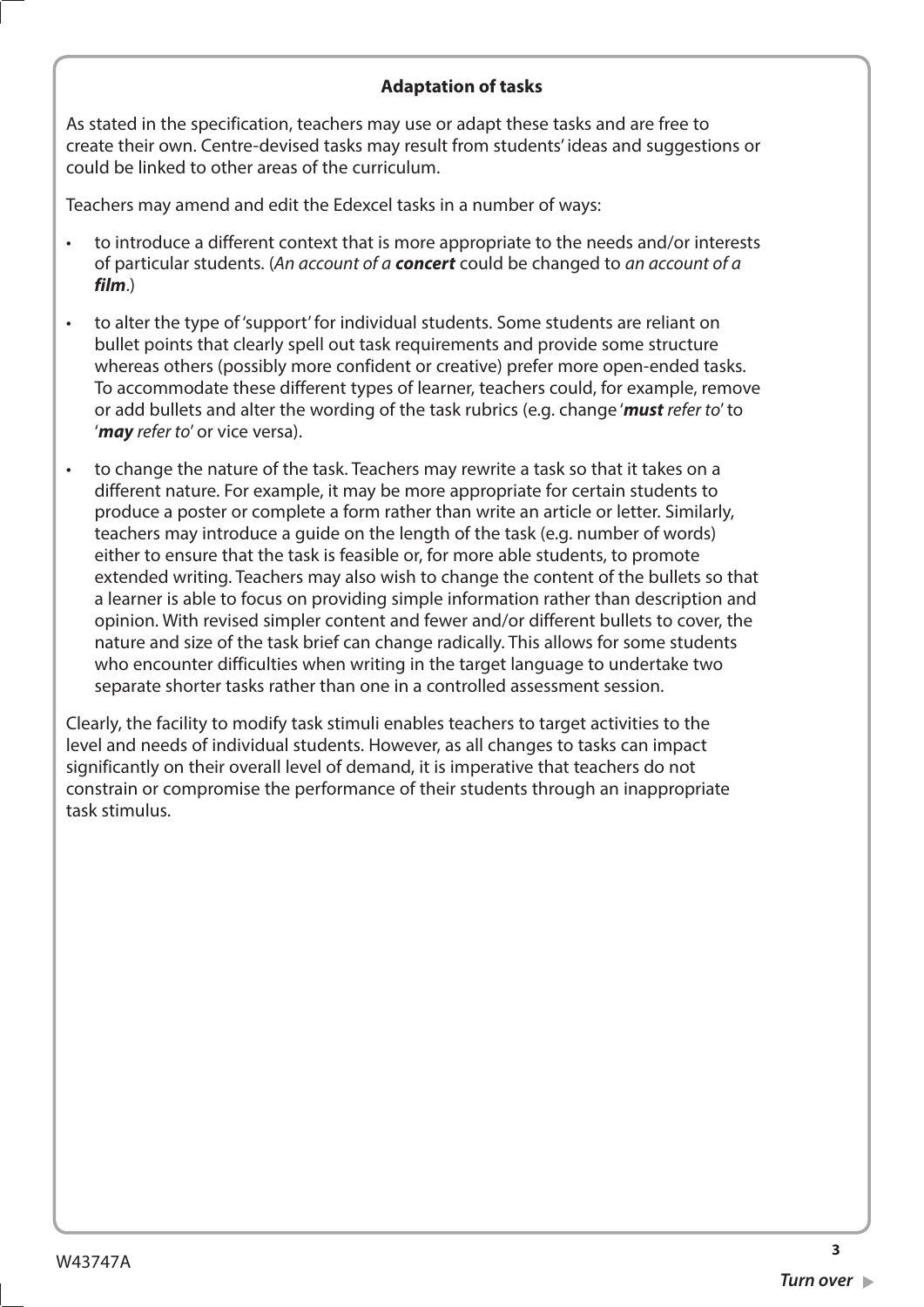## **Possible writing tasks for controlled assessment (Media and culture)**

## **Task 1**

You have just attended your first live concert. Write an email to your Spanish friend to tell them about it.

You could mention:

- why you went to this concert
- details of the concert
- your thoughts and impressions of the concert
- whether or not you plan to attend another concert and why.

## **Task 2**

Your Spanish friend tells you about what is fashionable for young people in Spain at the moment. You reply and tell them about fashion in your country.

You could mention:

- what is in fashion for young people at the moment
- what you wore at a recent party
- what your parents thought about it
- whether or not fashion is important to you and why
- what you think about tattoos and piercings.

## **Task 3**

A Spanish-language magazine is interested in finding out about what young people like to read. You decide to write in and tell them.

- your reading habits
- how your reading habits have changed
- your thoughts and impressions of the last book you read
- what you plan to read next and why
- your opinion of e-readers.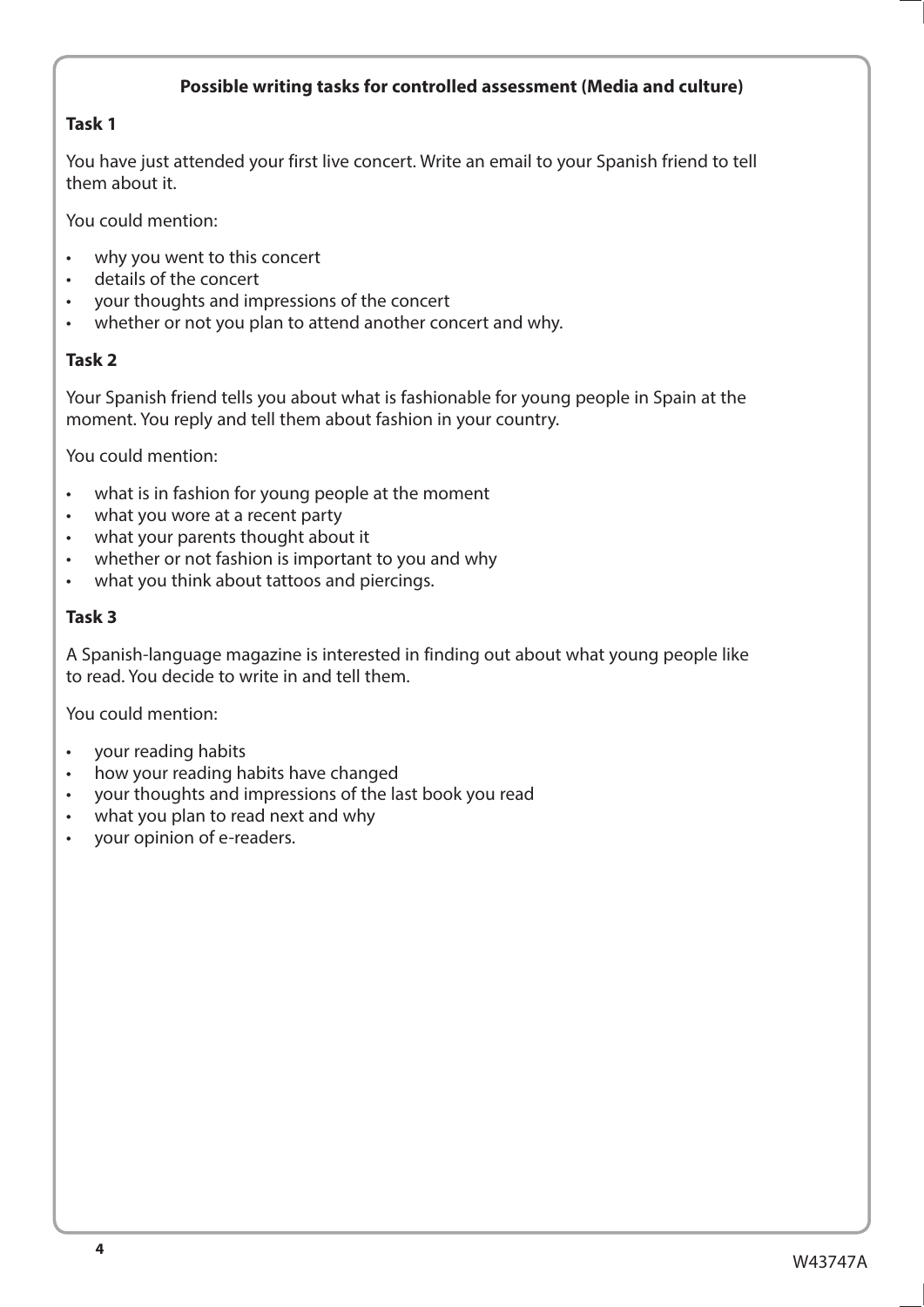A Spanish-language website wants to know what young people think about technology. You decide to reply.

You could mention:

- what technology you use
- whether or not technology is important to you and why
- the advantages and disadvantages of the internet
- what you think technology will be like in the future.

# **Task 5**

You have just helped to organise 'An evening of Spanish Culture'. Write a blog entry in Spanish about it.

You could mention:

- details of the evening
- how you became involved and the tasks you had
- activities which took place
- your thoughts and impressions of the evening
- whether or not you intend to help organise another evening and why.

**5**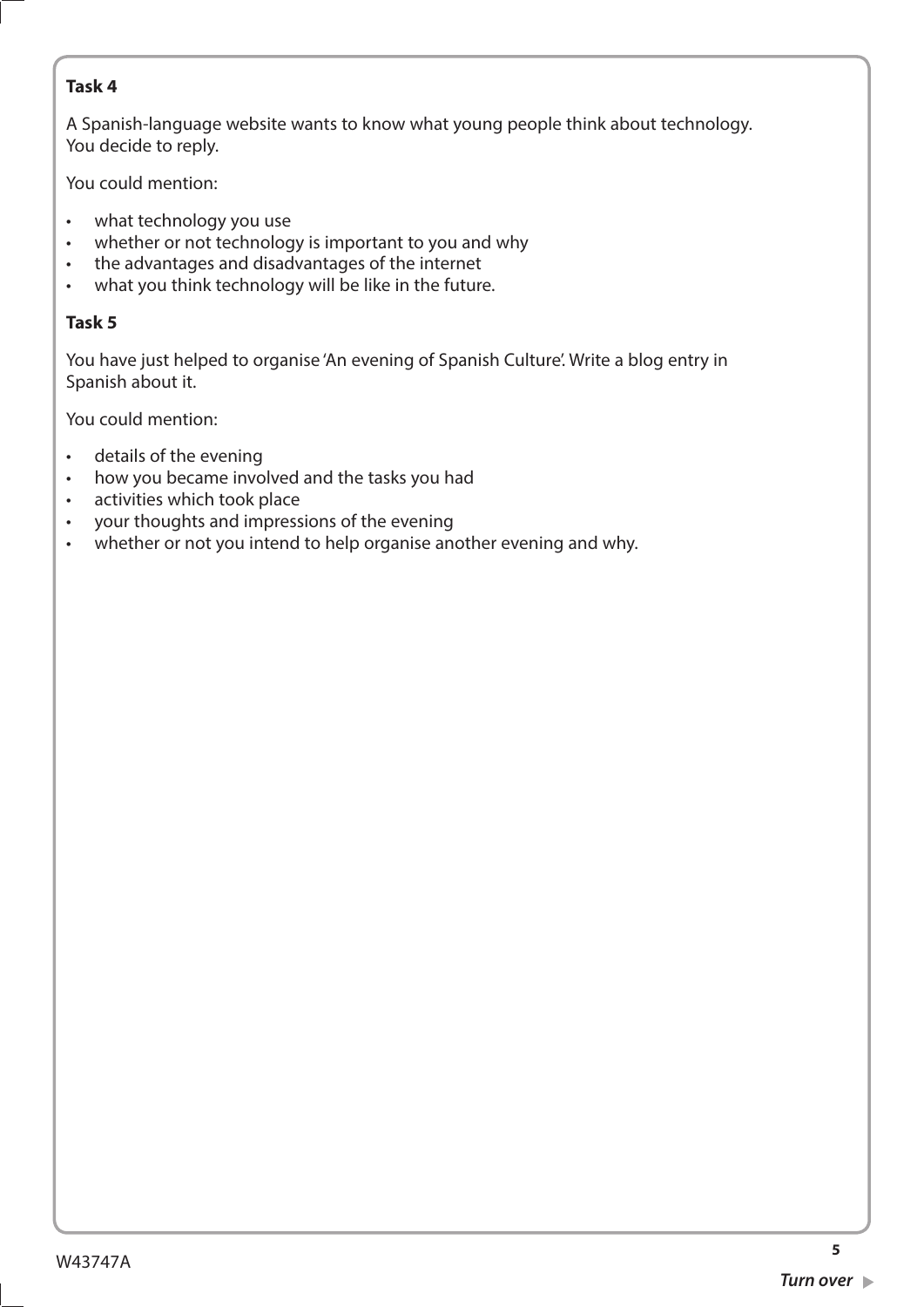## **Possible writing tasks for controlled assessment (Sport and leisure)**

## **Task 1**

You write a letter to your Spanish friend about a recent class visit to an outdoor activity centre.

You could mention:

- why your class went to the outdoor activity centre
- what facilities were available
- what you and your friends particularly enjoyed
- what was not so good
- plans for the next class visit.

## **Task 2**

Your Spanish friend has asked for advice about setting up a youth club. Write an email about your experiences.

You could mention:

- some details about your local youth club
- what you have done there recently
- why youth clubs are a good idea
- things to include or avoid
- when you hope to visit your friend at the new youth club.

## **Task 3**

You enter a competition called *My Hero*. You have to write an essay in Spanish about a famous person.

- why this person is your hero
- some details about the person's life
- what this person has inspired you to do
- what you would do if you met this person.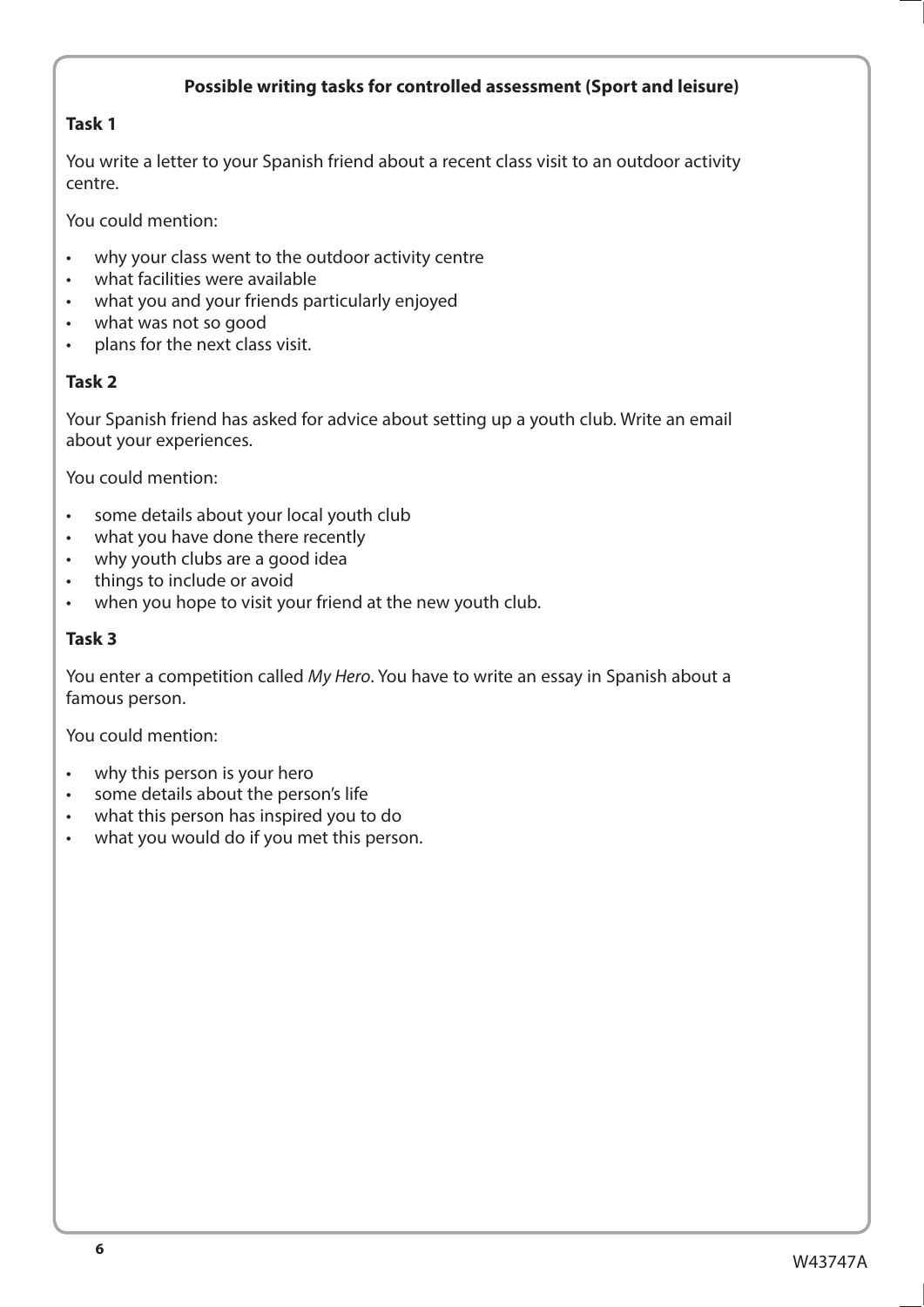A friend's parents are opening a new fitness centre in your area. They ask you for help in producing a web page to advertise it to Spanish-speaking visitors.

You could mention:

- some details about the fitness centre
- what sort of people should use it
- what makes it different from other fitness centres
- what healthy eating options are available in the restaurant
- what to do if you want to use the facilities.

# **Task 5**

Your school has just held its annual sports day. Write an account of it for your Spanish-speaking friends.

- what a school sports day is normally like
- why this one was particularly special
- what part you played during the day
- what people thought of the day
- plans for next year.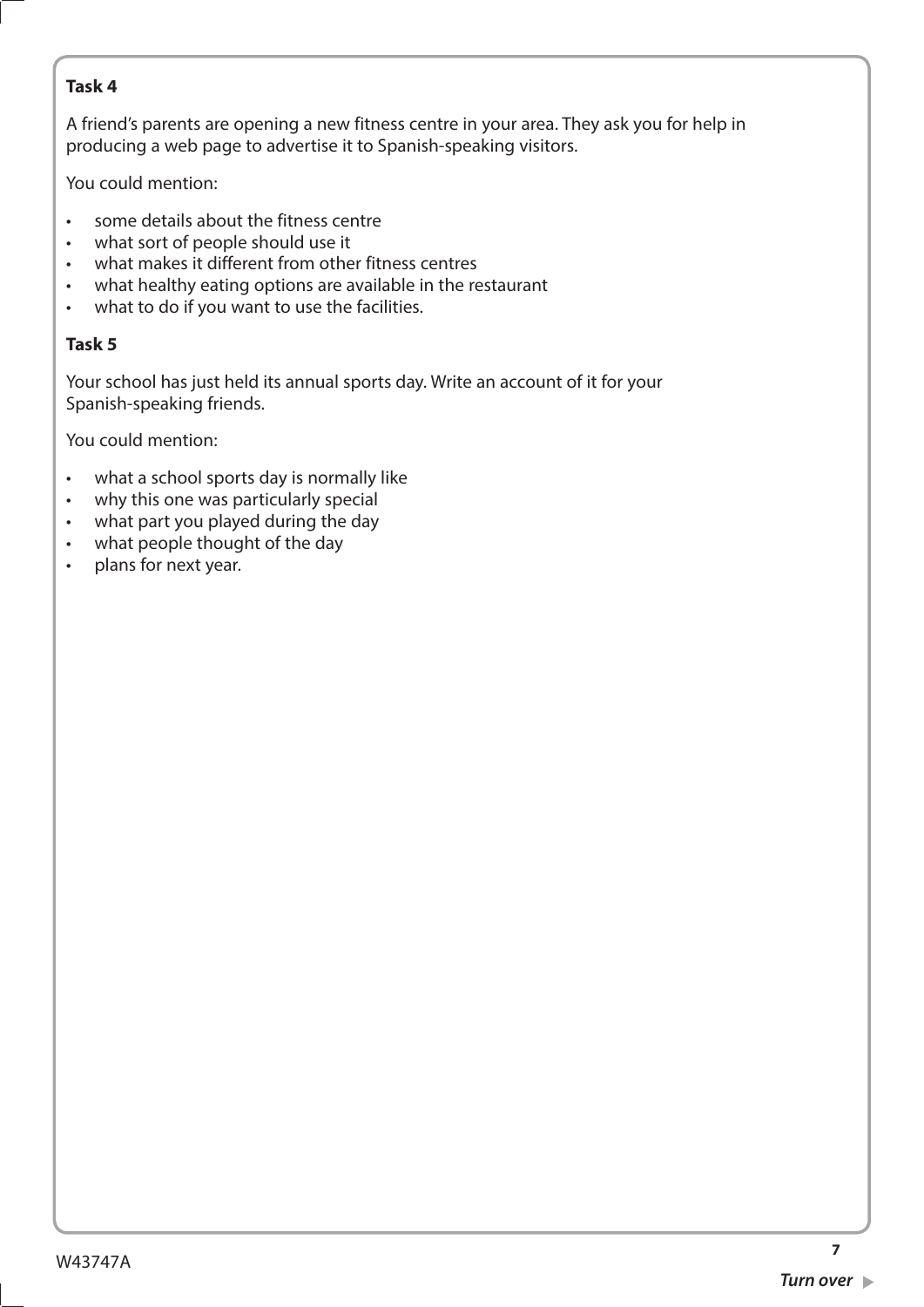## **Possible writing tasks for controlled assessment (Travel and tourism)**

## **Task 1**

Write an email about your holidays to your Spanish friend.

You could mention:

- what you like doing during your holidays
- what you did during your last holiday
- details about the best event of your holiday
- what you are planning to do for your next holiday
- why holidays are important for young people.

## **Task 2**

Write a blog about your area in Spanish for the local tourist office.

You could mention:

- what there is to see and do in your area
- what it was like in the past
- what you have done recently in the area
- suggestions on how the area could be improved.

## **Task 3**

Write a letter of feedback in Spanish to the tour operator that organised your recent holiday.

- details about your booking
- what was good about the holiday
- what went wrong during the holiday
- how helpful the tour operator was
- suggestions on how to improve its holiday packages.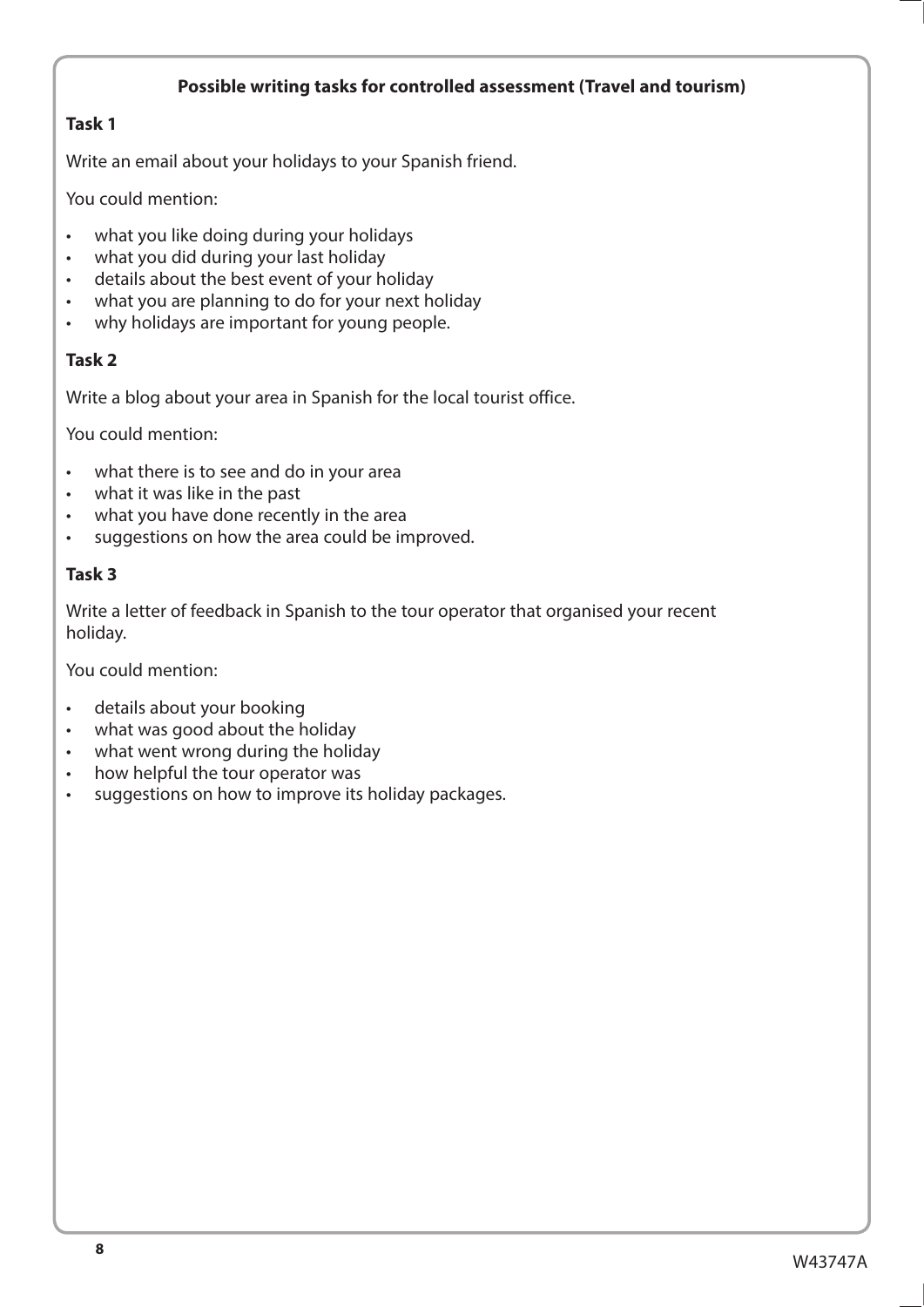You are organising a holiday in Spain for friends who are interested in trying out local food. Write an email with some suggestions.

You could mention:

- where they could go
- what the local food is like
- how they could travel around
- where they could stay and eat
- your own experiences of eating in Spain.

# **Task 5**

You have been on a school trip. Write an article about it in Spanish for your school magazine.

- details about the trip
- your opinion about the places you visited
- the best thing about the trip
- advantages and disadvantages of school trips
- ideas for your next school trip.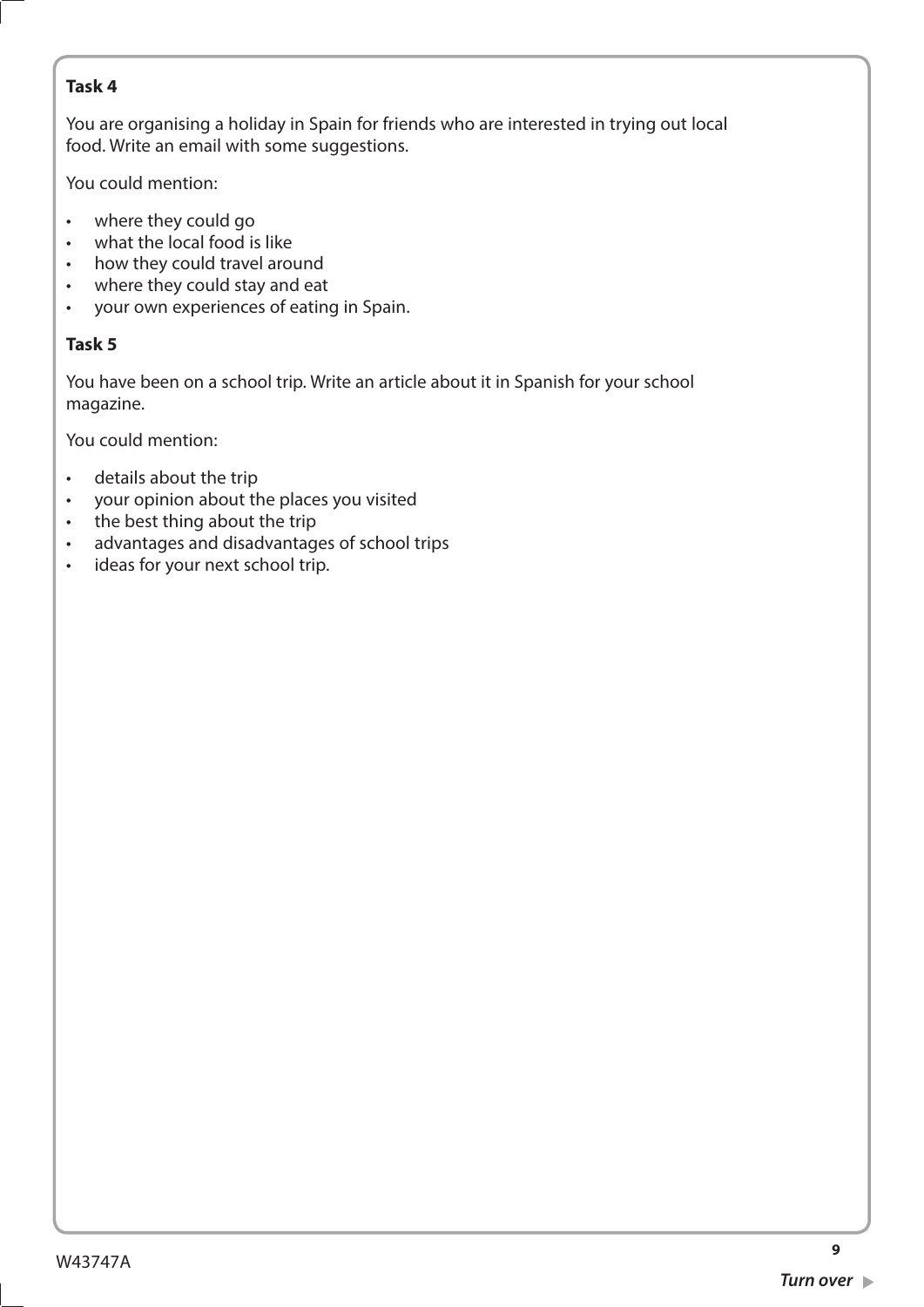## **Possible writing tasks for controlled assessment (Business, work and employment)**

## **Task 1**

You are applying for a job in a new gym in your area. Write a letter in Spanish to the manager.

You could mention:

- who you are and why you are writing
- your past experience in this field
- some fresh ideas you could bring to promote the gym
- questions about the job
- your availability for a job interview.

## **Task 2**

You work part time in your local library. Write the text for a web page in Spanish about the library.

You could mention:

- some general information about your library
- services already on offer
- new services that the management is planning
- why people should support their local library.

#### **Task 3**

Your school has decided against sending students for work experience this year. Write an email in Spanish to your Head Teacher in favour of work experience.

- how you feel about the school's decision
- why work experience is important for students
- what you had planned to do for your work experience
- what you are planning for your future career.